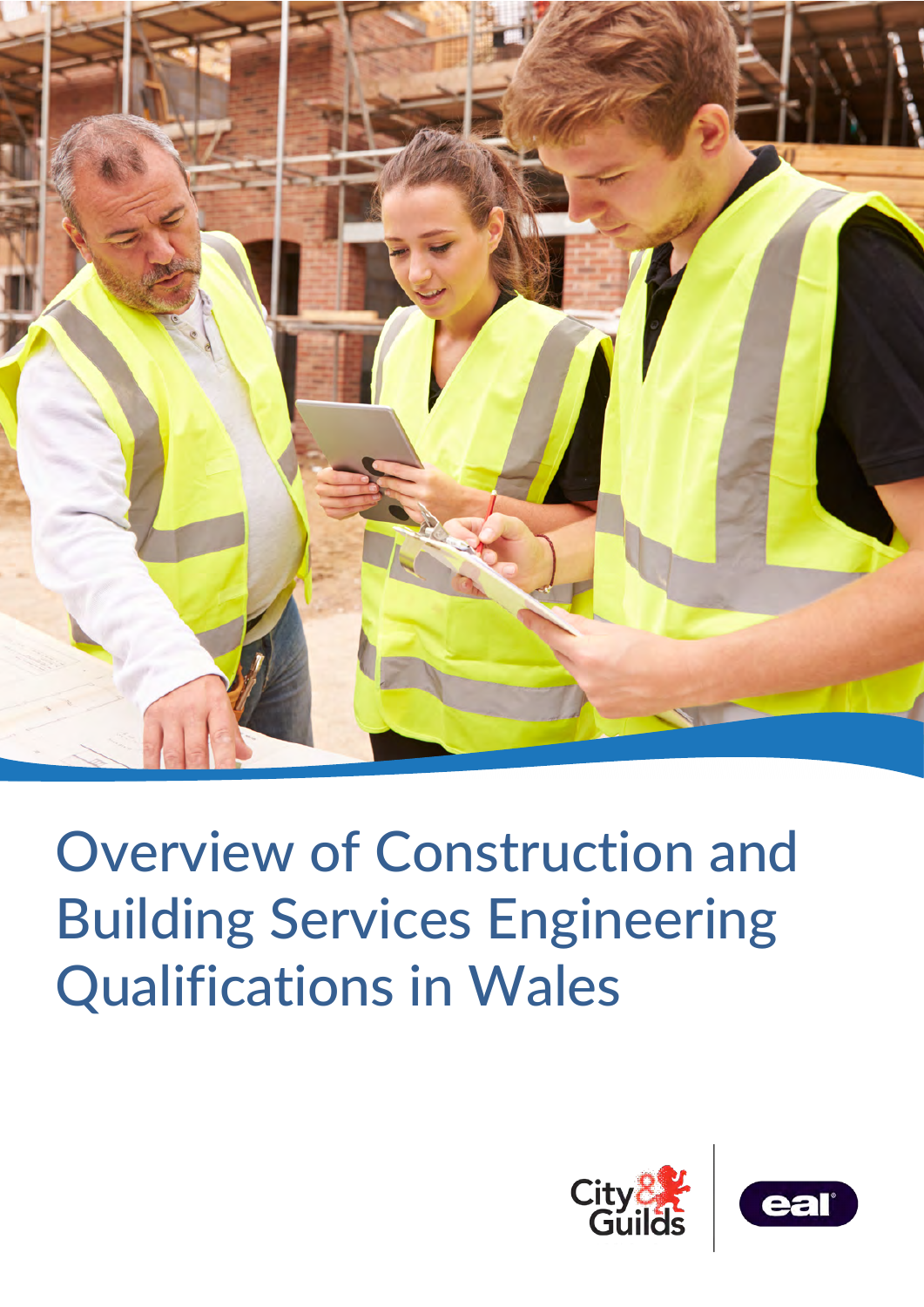It's estimated that there are **13,000 companies** working in the sector, employing more than **130,000 people** and contributing **6.5% of the country's Gross Value Added.**

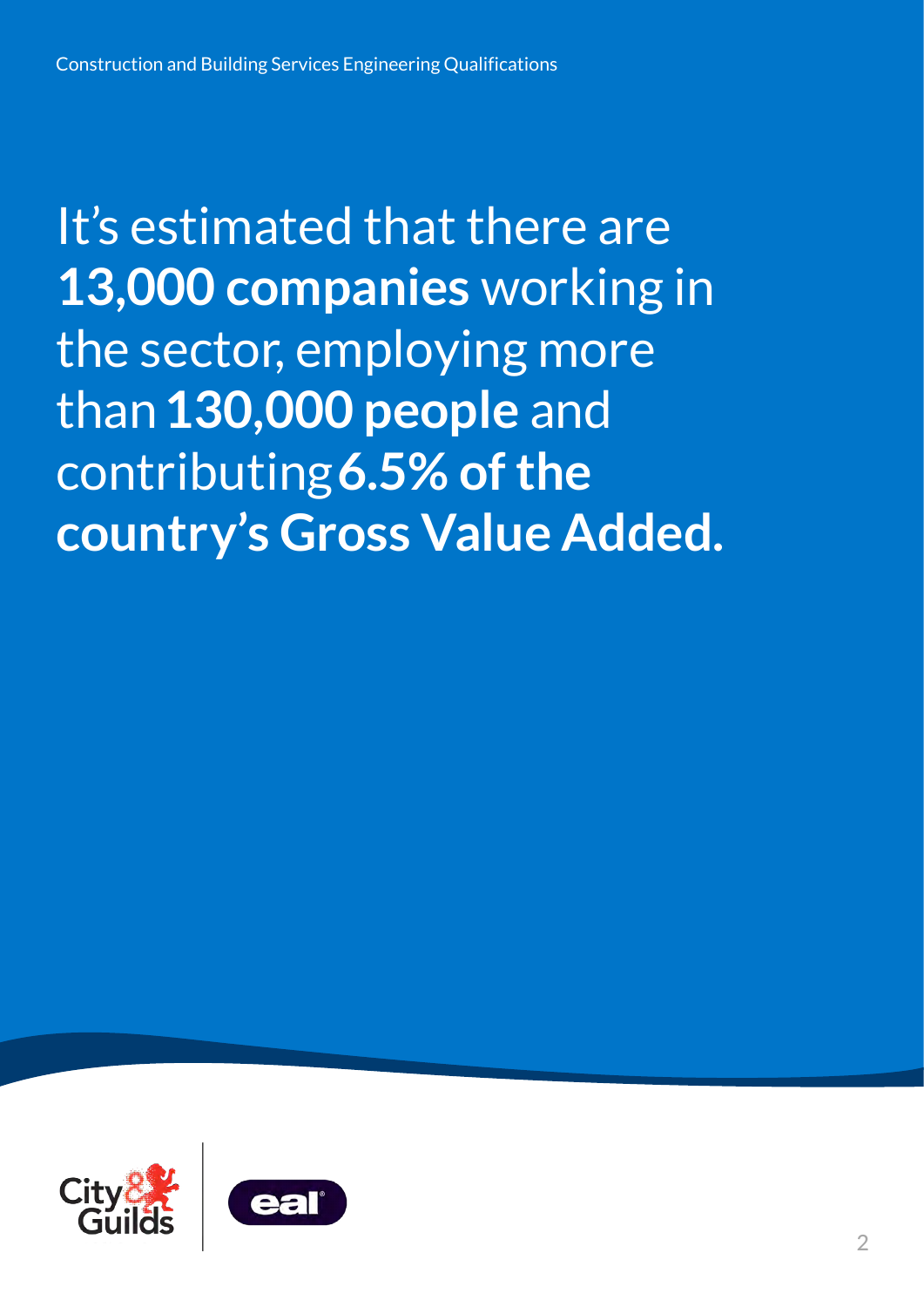# **Contents**

| Introduction to building the future                                                     |  |
|-----------------------------------------------------------------------------------------|--|
| Introduction to the qualifications                                                      |  |
| The qualifications - in summary                                                         |  |
| The qualifications - progression                                                        |  |
| <b>Foundation in Construction and Building</b><br><b>Services Engineering (Level 2)</b> |  |

| <b>Progression in Construction (Level 2)</b>                                         |    |
|--------------------------------------------------------------------------------------|----|
| <b>Progression in Building Services</b><br><b>Engineering (Level 2)</b>              |    |
| Level 3 Construction<br>(Taken as part of an apprenticeship)                         | 12 |
| <b>Level 3 Building Services Engineering</b><br>(Taken as part of an apprenticeship) | 13 |
| The qualifications - and related site<br>cards                                       |    |

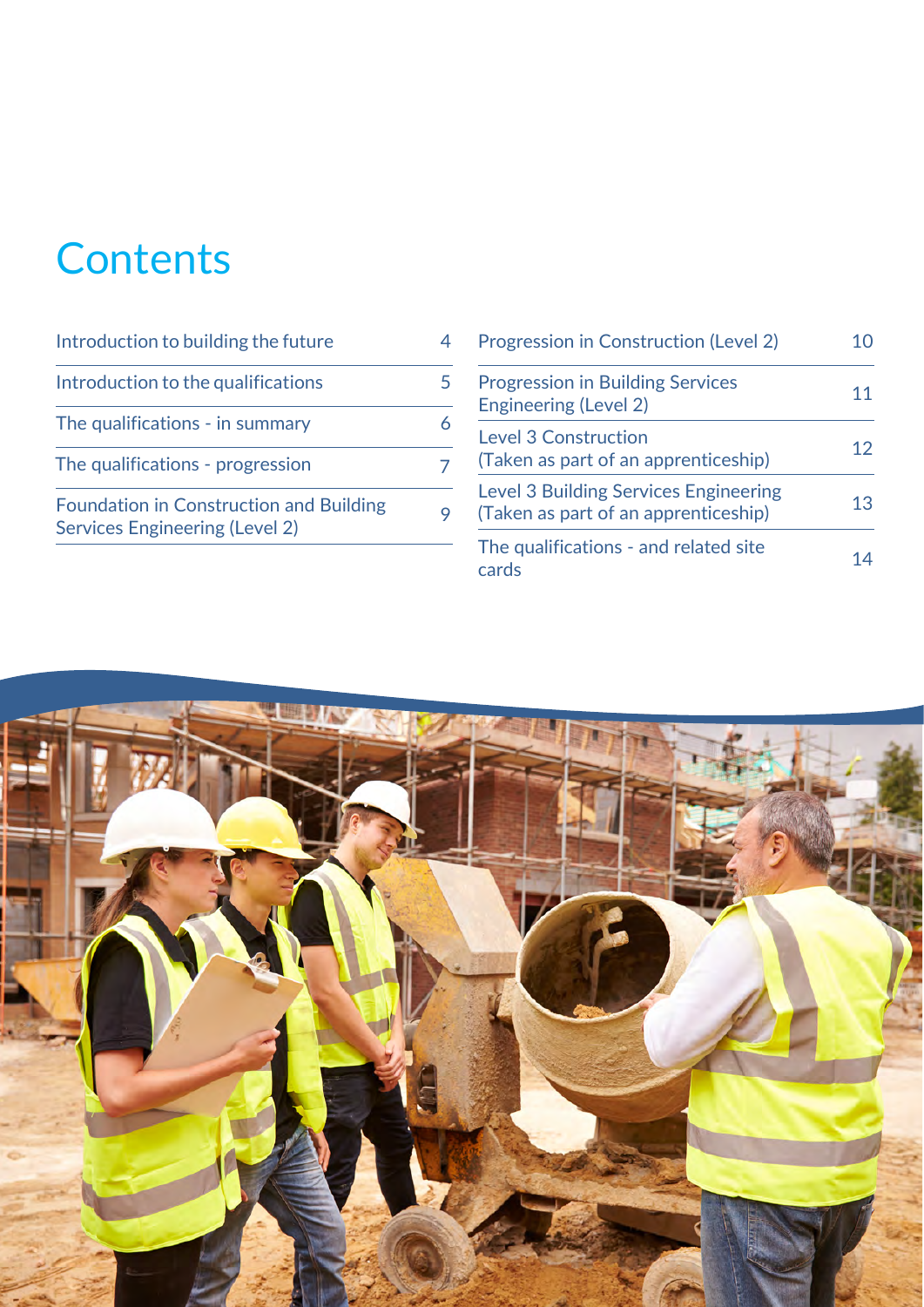# <span id="page-3-0"></span>**Introduction to building the future**

Construction and the built environment is one of the most important employment sectors in Wales.

It's estimated that there are 13,000 companies working in the sector, employing more than 130,000 people and contributing 6.5% of the country's Gross Value Added.

That's why Qualifications Wales chose it for a major review of the qualifications available in the industry.

Vocational qualifications, including those for construction and the built environment, make up 90% of the regulated qualifications available in Wales. As such, they need to reflect the skills that employers need.

The review aimed to assess the qualifications available in the sector and decide whether they needed to be changed in any way. A large part of this work involved meeting and talking with both large and small scale employers across Wales, as well as those teaching the qualifications in schools and colleges, to find out what they need.

We want to thank all our sector stakeholders for the support they have provided through the sector review and the part they are playing in helping guide these qualifications to meet the needs of employers, learners and delivery centres across Wales.

Particular thanks go to the British Association of Construction Heads and the Stakeholder Advisory Group for their careful steering and wise guidance, which we are most grateful for.

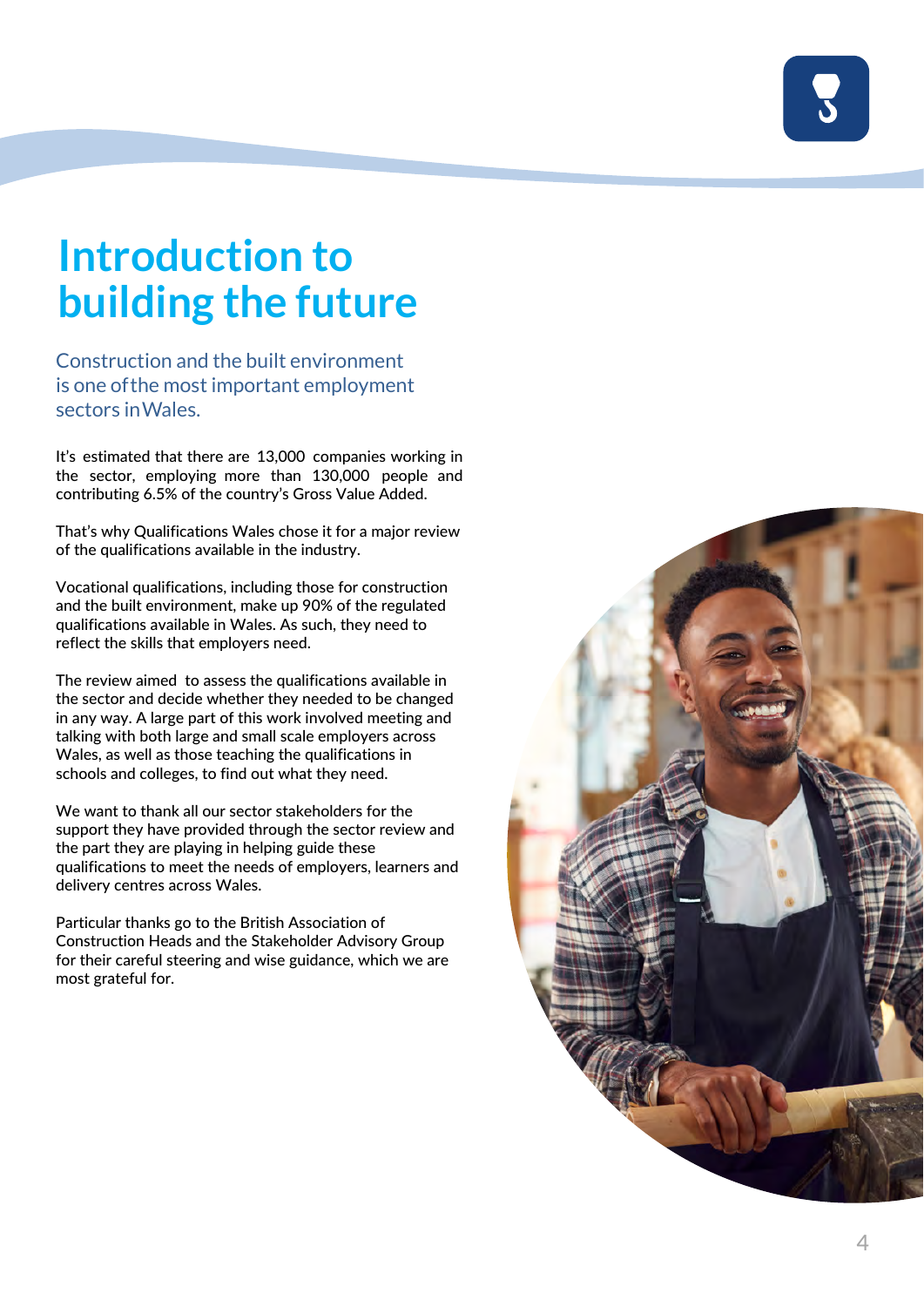

### <span id="page-4-0"></span>Introduction to the qualifications

Qualifications Wales has laid the foundation for the future of the industry by appointing City & Guilds and EAL to collaborate on the development of a new suite of fundable Construction and Building Services Engineering qualifications in Wales. We offer a variety of trades, all of which provide the opportunity to progress in the Construction and Building Services Engineering sector.

These qualifications strive to be future-proof as they incorporate skills that the sector needs now and in the future. The new qualifications will start to help to simplify the complex landscape of more than 400 qualifications available in the sector.

#### **Career choices**

Learners doing these qualifications will be introduced to occupations such as plasterer, electrician, bricklayer, plumber, tiler, architectural joiner, and site carpenter, they will have the opportunity to become knowledgeable about the future trends of smart home technologies and sustainable construction, like solar panels and zero carbon buildings. Sought after traditional skills and techniques used on heritage buildings have been included in these qualifications to plug much needed skills gaps and open up more options for those starting on their career in this varied and exciting industry.

#### **Who are the qualifications for?**

They are suitable for:

• anyone aged 16+ currently working in or intending to work in the construction and building services engineering sector

### **Entry requirements**

There are no formal English and maths entry requirements for these qualifications, but it is expected that learners will have a good basic understanding of English and maths. It is recommended learners develop further formal English and maths skills, such as Essential Skills or GCSE's to support successful progression with the programme.

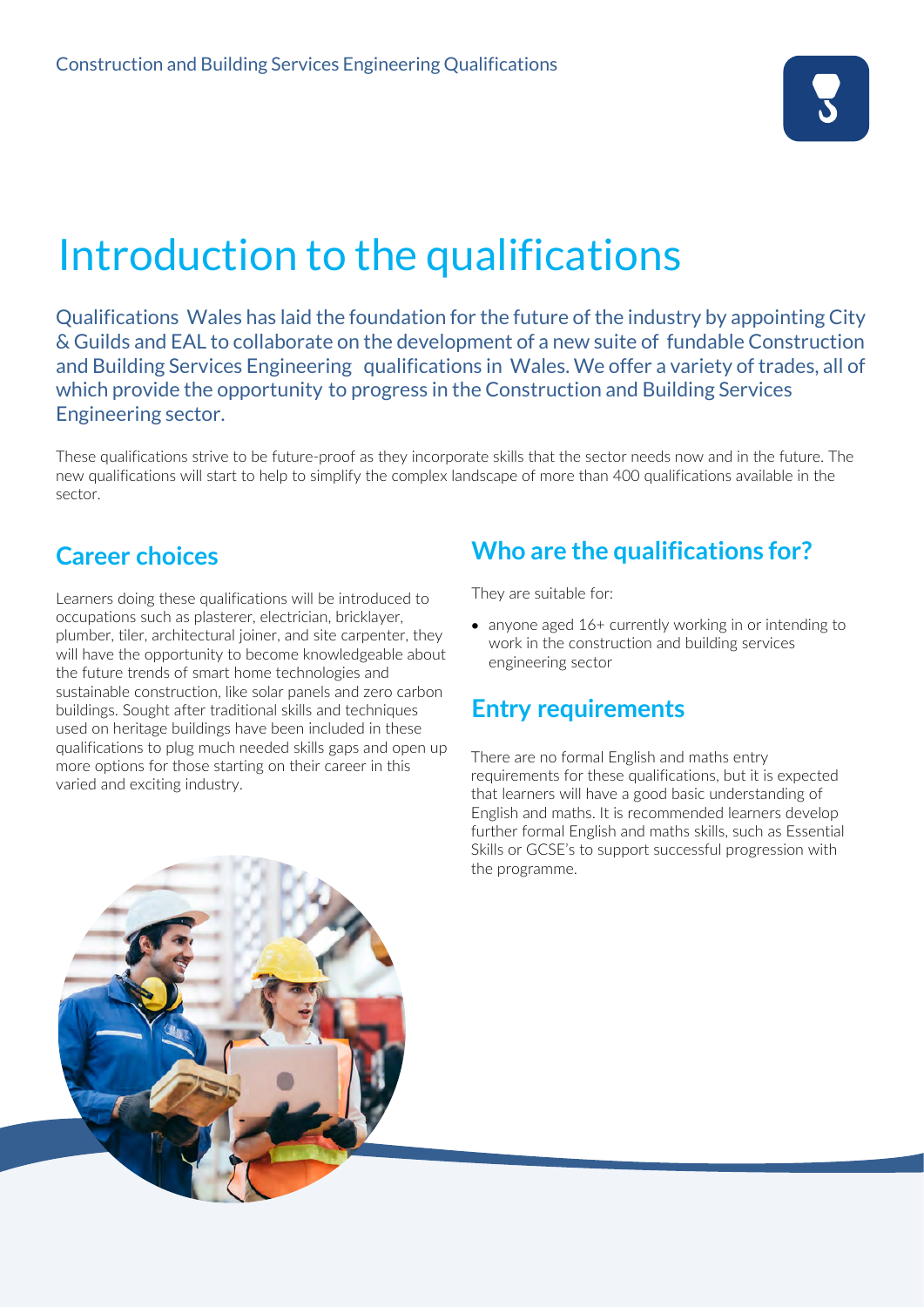# <span id="page-5-0"></span>**The qualifications - in summary**

#### **Foundation in Construction and Building Services [Engineering \(Level 2\)](#page-8-0)**

- Working with brick, block and stone
- Wood occupations
- Decorative finishing and industrial painting
- Plastering and interior systems
- Plumbing, heating and ventilation
- Roofing occupations
- Wall and floor tiling
- Electrotechnical systems and equipment
- Construction and civil engineering occupations
- Plant operations

#### **[Progression in Construction \(Level 2\)](#page-9-0)**

- Bricklaying
- Architectural Joinery
- Site Carpentry
- Timber frame erection
- Painting and decorating
- Solid Plastering
- Roof Slater and Tiler
- Dry Lining Fixing
- Construction Operations Groundworks

#### **Progression in Building Services Engineering [\(Level 2\)](#page-10-0)**

- Electrotechnical Systems and Equipment: Installation
- Plumbing and Heating

#### **First teaching from September 2021 First teaching from September 2022**

#### **[Level 3 Construction](#page-11-0)  ([Taken as part of an](#page-11-0) apprenticeship)**

- Bricklaying
- Architectural joinery
- Site carpentry
- Timber frame erection
- Painting and decorating
- Wall and floor tiling
- Plastering
- Roof slating and tiling
- Plant operations
- Dry lining
- Civil operations groundwork

**[Level 3 Building Services](#page-12-0)  Engineering [\(Taken as part of an](#page-12-0) apprenticeship)**

- Heating and Ventilating Installation
- Heating and Ventilating Craftsperson
- Plumbing and Heating
- Electrotechnical Installation

### **Benefits for providers and learners taking these qualifications:**

- The qualifications will give learners the skills that employers are looking for, to make them more employable
- Providers and learners will have resources to support them through the course to help them develop the skills the qualifications require
- As learners move through the framework of qualifications, they adopt a streamlined approach to assessment to reduce assessment duplication
- There are clear progression routes so learners can picture their path onto further study or into employment
- Learners will have the choice of bilingual (English and Welsh) learning resources, and assessments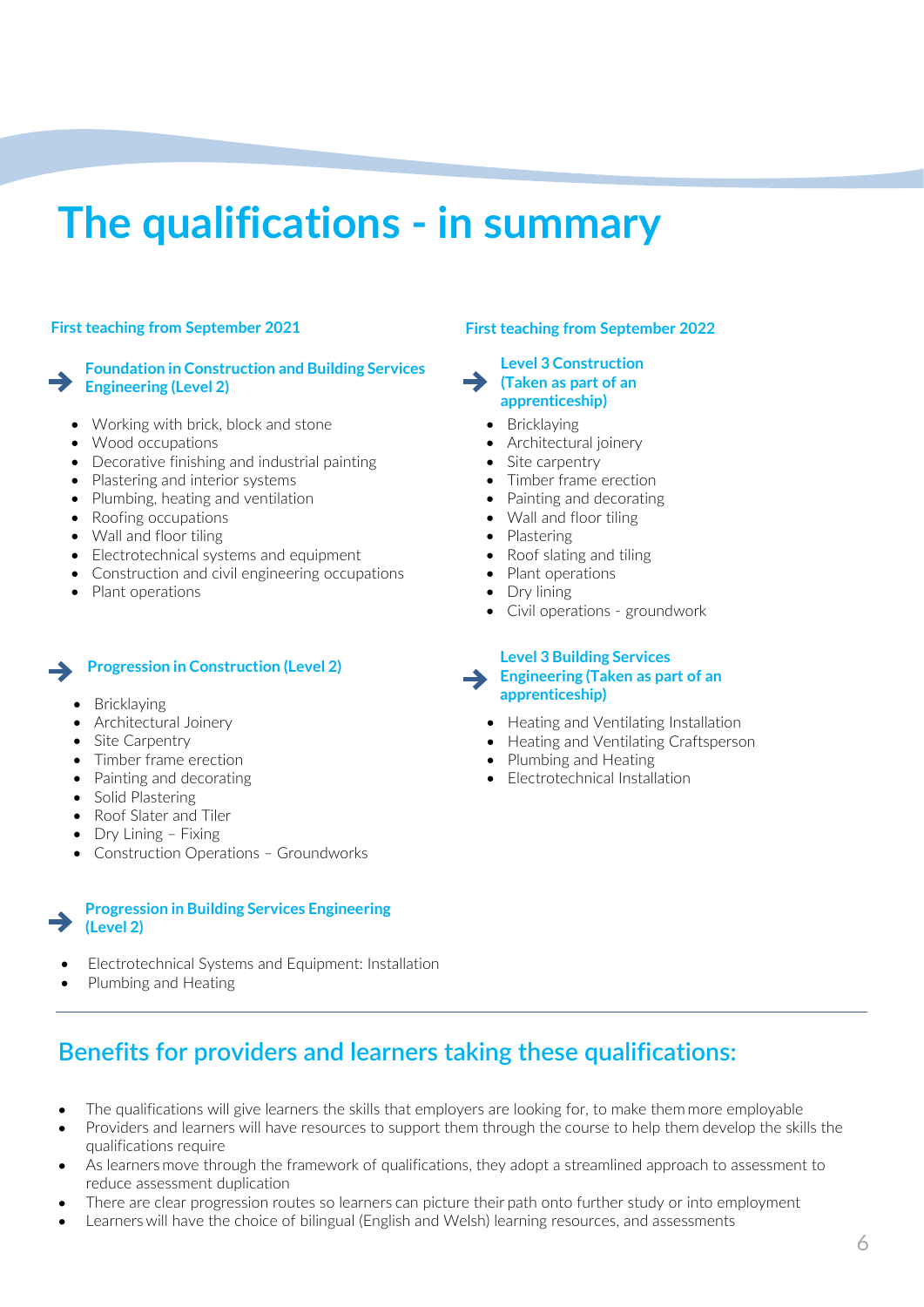

# <span id="page-6-0"></span>**The qualifications - progression**

Vocational options start with a Foundation in Construction and Building Services Engineering (Level 2) qualification. This qualification includes two trade areas of interest and employability skills.

Once achieved, learners can move onto a Level 3 trade specialism with their employer as part of an apprenticeship, or take the Progression Qualification to strengthen their chosen trade skill.

|                                                                                                           | 2021                                                                                          | 2022                                                                                                                                                               | 2023                                                                                                                           | 2024 |
|-----------------------------------------------------------------------------------------------------------|-----------------------------------------------------------------------------------------------|--------------------------------------------------------------------------------------------------------------------------------------------------------------------|--------------------------------------------------------------------------------------------------------------------------------|------|
| <b>Option A</b><br>Complete one<br>year in full time<br>learning before<br>securing an<br>apprenticeship  | <b>Foundation in</b><br>Construction<br>and Building<br><b>Services</b><br><b>Engineering</b> | Level 3 Construction in your chosen trade<br>(Qualification taken as part of an apprenticeship)                                                                    |                                                                                                                                |      |
|                                                                                                           |                                                                                               | Level 3 Building Services Engineering in your chosen trade<br>(Qualification taken as part of an apprenticeship)                                                   |                                                                                                                                |      |
| <b>Option B</b><br>Complete two<br>years in full time<br>learning before<br>securing an<br>apprenticeship | <b>Foundation in</b><br><b>Construction and Building</b><br><b>Services Engineering</b>       | Progression<br>qualification                                                                                                                                       | <b>Level 3 Construction</b><br>in your chosen trade specialism<br>(Qualification taken as part of an apprenticeship)           |      |
|                                                                                                           | <b>Broad level 1</b>                                                                          | <b>Foundation in</b><br><b>Construction and Building</b><br><b>Services Engineering</b>                                                                            | Level 3 Building Services Engineering in your<br>chosen trade specialism<br>(Qualification taken as part of an apprenticeship) |      |
|                                                                                                           |                                                                                               |                                                                                                                                                                    |                                                                                                                                |      |
| <b>Option C</b><br>Direct entry on<br>to an<br>apprenticeship<br>from Sept 2022                           |                                                                                               | Core qualification and Level 3 Construction or Level 3<br>Building Services Engineering in your chosen trade<br>(Qualification taken as part of an apprenticeship) |                                                                                                                                |      |
|                                                                                                           |                                                                                               |                                                                                                                                                                    |                                                                                                                                |      |

#### Apprenticeship length

The length of an apprenticeship programme can vary depending on the chosen trade.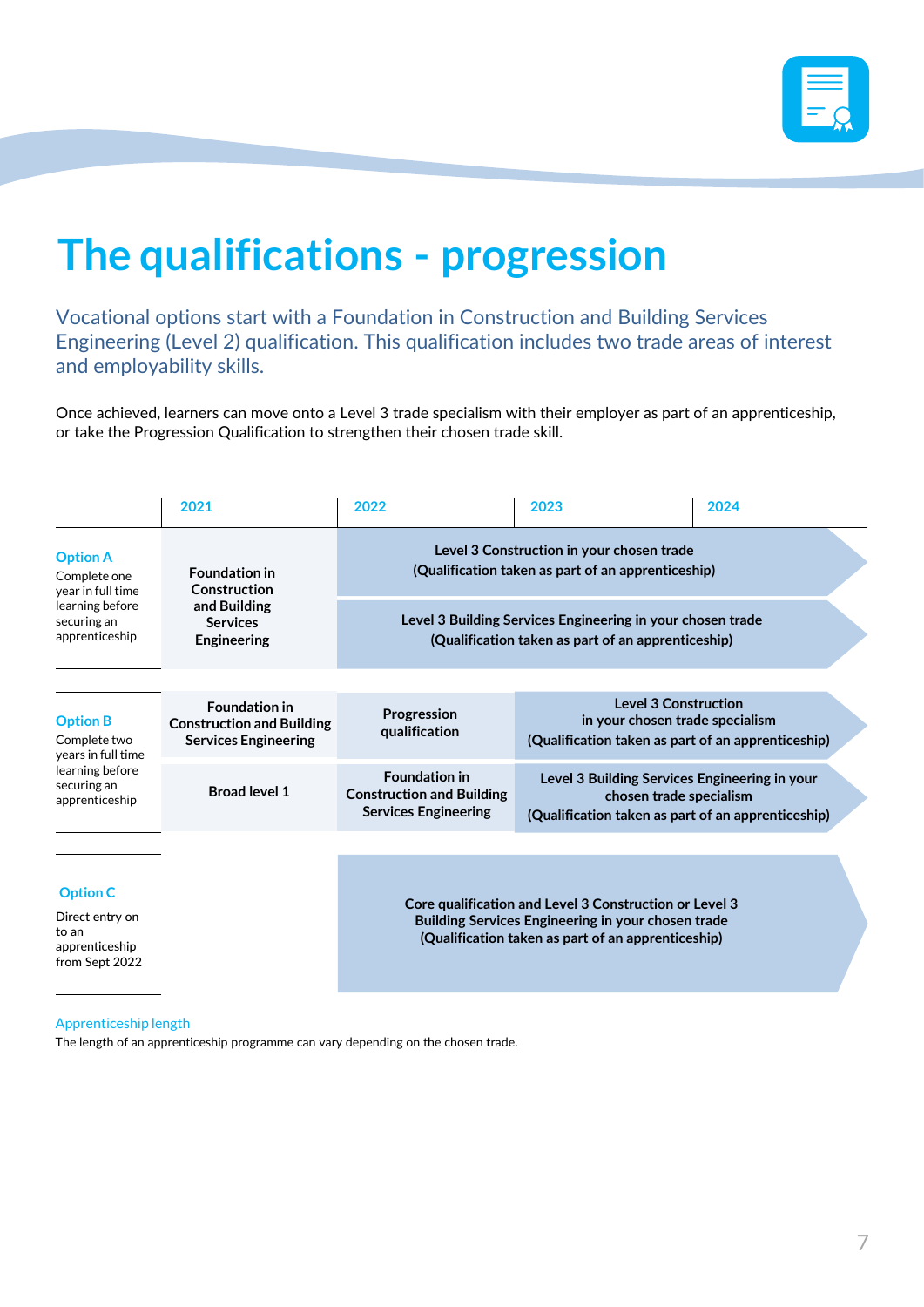<span id="page-7-0"></span>**"We are confident that these new qualifications will give learners and apprentices a strong set of skills that are both relevant and current."**

**Ifan Glyn, Senior Hub Director / Wales Director, Federation of Master Builders**

> **"This is a great opportunity for industry in Wales. The qualifications are not just fit for now but also have an eye on future generations and the future progression of our industry. They meet the needs and wishes of the employers in Wales." Leigh Hughes, CSR Director, Bouygues UK**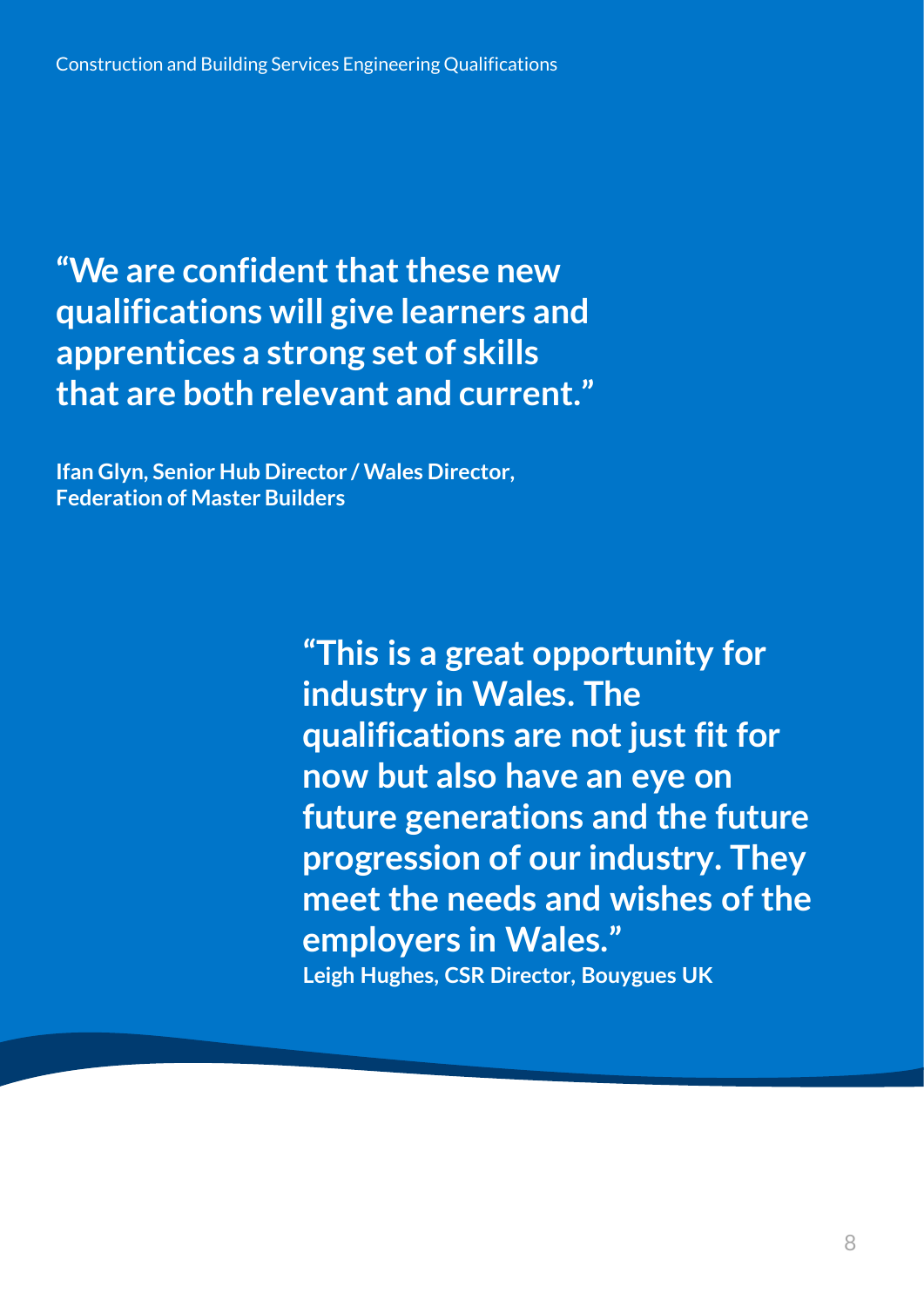

## <span id="page-8-0"></span>**Foundation in Construction and Building Services Engineering (Level 2)**

#### **Qualification overview**

The Foundation in Construction and Building Services Engineering qualification provides a broad introduction to construction and the built environment and develops knowledge and understanding of the sector. It is aimed at anyone age 16+ and has been developed for individuals in full-time further education.

#### **Entry requirements**

There are no formal entry requirements, although learners are expected to have a good basic understanding of English and maths.

#### **What does the qualification cover?**

Learners will choose a trade area from the units available in construction and BSE and develop their knowledge, skills and understanding for that trade.



#### Trade units

Learners will choose two trade units to spend additional time learning, which will include planning, performing and evaluating common tasks:

- **•** Working with brick, block and stone
- **•** Wood occupations
- **•** Decorative finishing and industrial painting
- **•** Plastering and interior systems
- **•** Plumbing, heating and ventilation
- **•** Roofing occupations
- **•** Wall and floor tiling
- **•** Electrotechnical systems
- **•** Construction and civil engineering occupations
- **•** Plant operations



Learners will complete six 'core' units which cover:

- **•** An introduction to the built environment
- **•** Employment and employability skills
- **•** Health and safety

This qualification gives learners an introductory knowledge and understanding of:

- The built environment life cycle, the job roles within it, and the dependencies between people performing those roles
- How to promote and sustain health and safety for oneself and others
- Employability skills relevant to future work

The qualification provides sufficient knowledge to progress into an apprenticeship within the sector of choice of trade.

To achieve employment as a qualified tradesperson, learners would need to achieve a Level 3 qualification as part of an apprenticeship in the trade of their choice.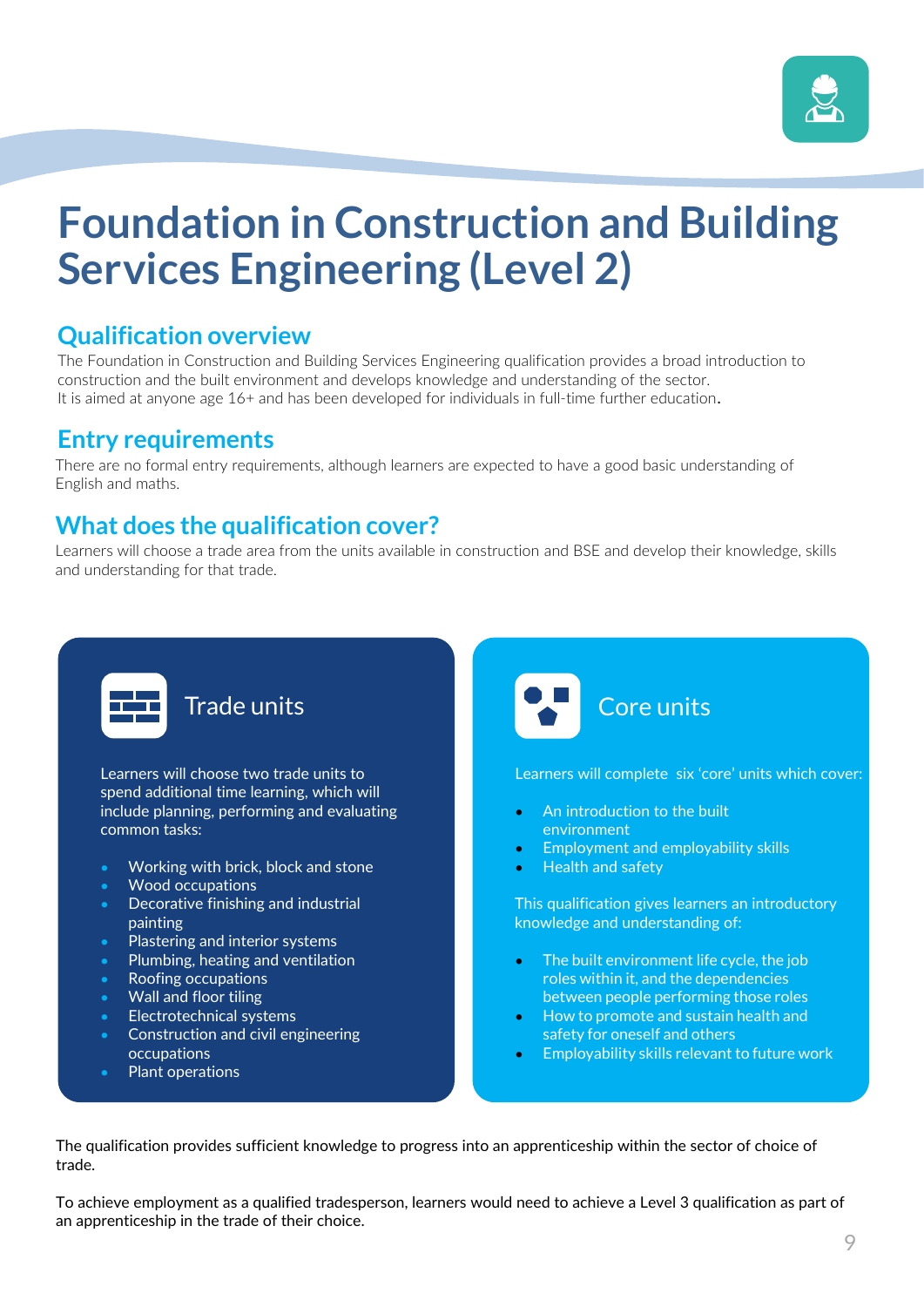

# <span id="page-9-0"></span>**Progression in Construction (Level 2)**

### **Qualification overview**

The Progression in Construction has been developed for individuals working in or intending to work in, the construction sector. It is aimed at anyone who has achieved their Foundation in Construction and Building Service Engineering but does not yet have an apprenticeship.

### **Entry requirements**

There are no formal entry requirements, although learners are expected to have a good basic understanding of English and maths.

### **What does the qualification cover?**

Learners will choose a trade area from the units available in construction and develop their knowledge, skills and understanding for that trade.



To become a qualified tradesperson, learners would need to achieve a Level 3 qualification as part of an apprenticeship in their choice of trade.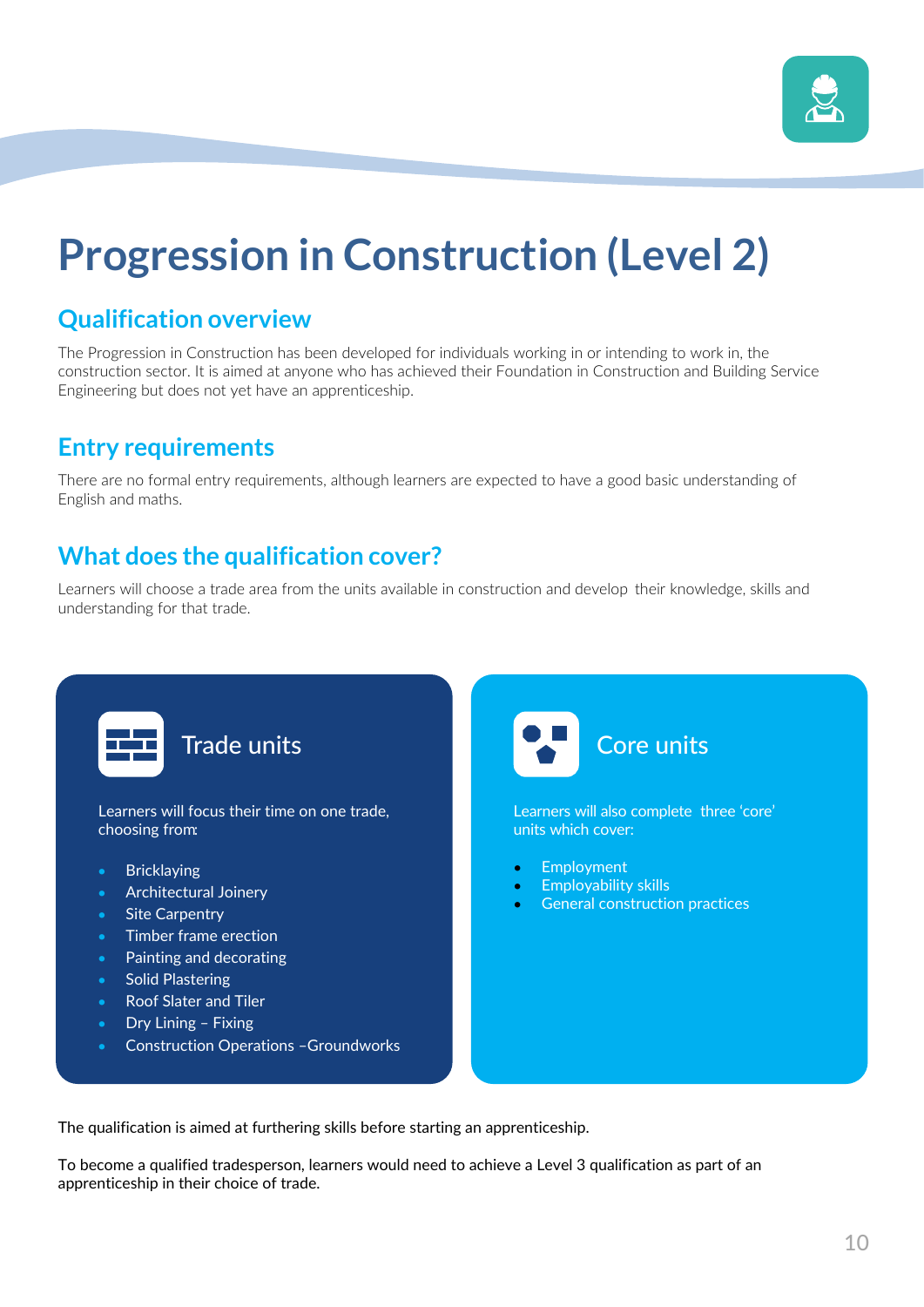

# <span id="page-10-0"></span>**Progression in Building Services Engineering (Level 2)**

### Qualification overview

The Progression in Building Services Engineering (Level 2) qualification has been developed for individuals working in or intending to work in, the building services engineering sector. It is aimed at anyone who has achieved their Foundation in Construction and Building Services Engineering (Level 2) qualification, but does not yet have an employer to continue to an Apprenticeship.

### Entry requirements

There are no formal entry requirements, although learners are expected to have a good basic understanding of English and maths.

### What does the qualification cover?

Learners will choose a trade area from the units available in building services engineering and develop their knowledge, skills and understanding of that trade.



The qualification is aimed at furthering skills before starting an apprenticeship.

To achieve employment as a qualified tradesperson, learners would need to achieve a Level 3 qualification as part of an apprenticeship in their choice of trade.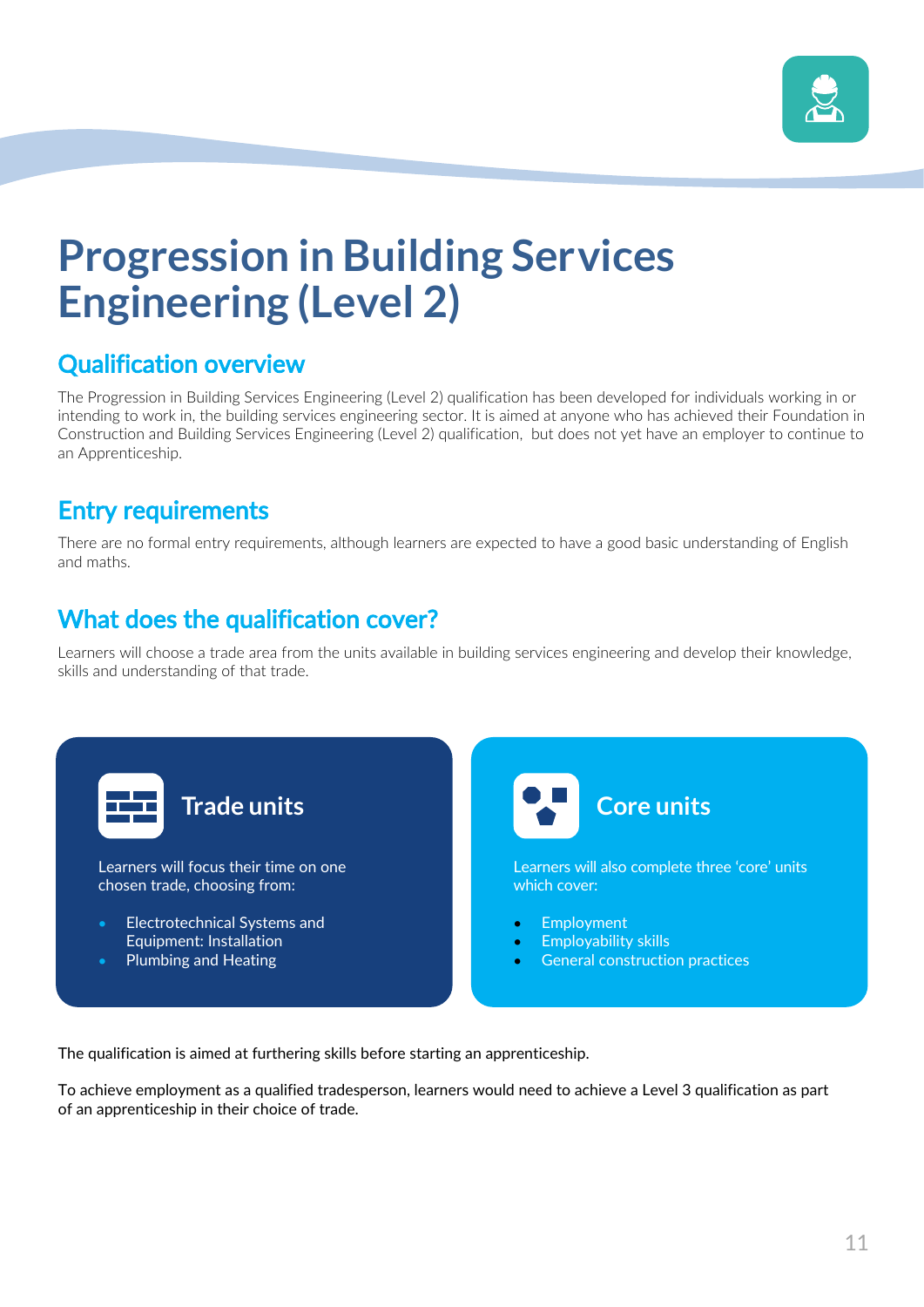

## <span id="page-11-0"></span>**Level 3 Construction (Taken as part of an apprenticeship)**

### **Qualification overview**

The Level 3 Construction qualifications are taken as part of an apprenticeship. They allow learners to demonstrate the range of their occupational knowledge, skills and understanding in a construction trade of their choice.

#### Entry requirements

There are no formal entry requirements, although learners are expected to have a good basic understanding of English and maths.

#### **What do the qualifications cover?**

Learners choose one specialism in construction and develop their knowledge, skills and understanding for that trade.



On completion, the qualification will provide learners with the skills and knowledge required to be capable of working in their chosen trade across the UK.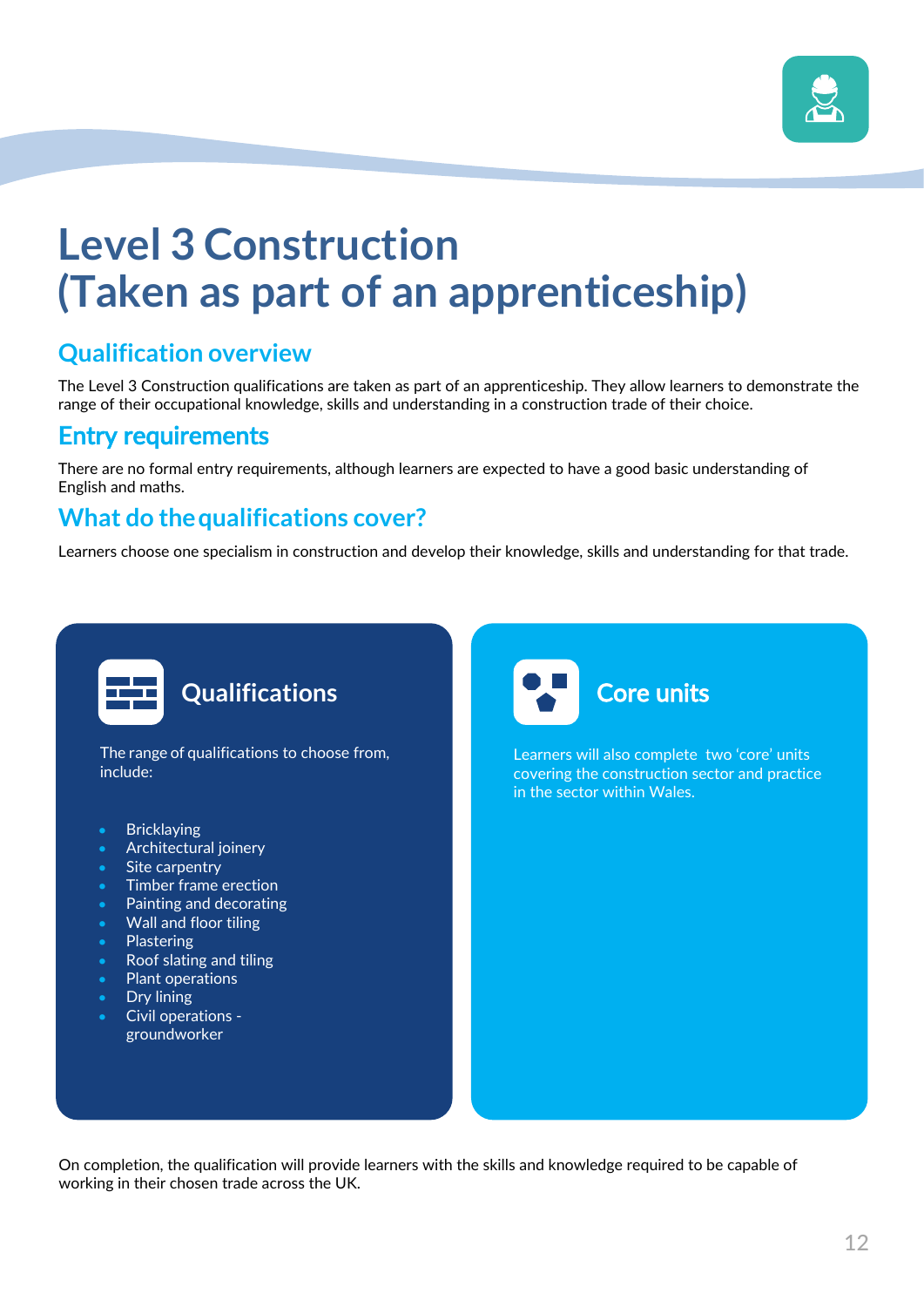

# <span id="page-12-0"></span>**Level 3 Building Ser vices Engineering (Taken as part of an apprenticeship)**

### Qualification overview

The Level 3 Construction qualifications are taken as part of an apprenticeship. They allow learners to demonstrate the range of their occupational knowledge, skills and understanding in a construction trade of their choice.

#### Entry requirements

There are no formal entry requirements, although learners are expected to have a good basic understanding of English and maths.

#### What do the qualifications cover?

Learners choose one specialism in construction and develop their knowledge, skills and understanding for that trade.



On completion, the qualification will provide learners with the skills and knowledge required to be capable of working in their chosen trade across the UK.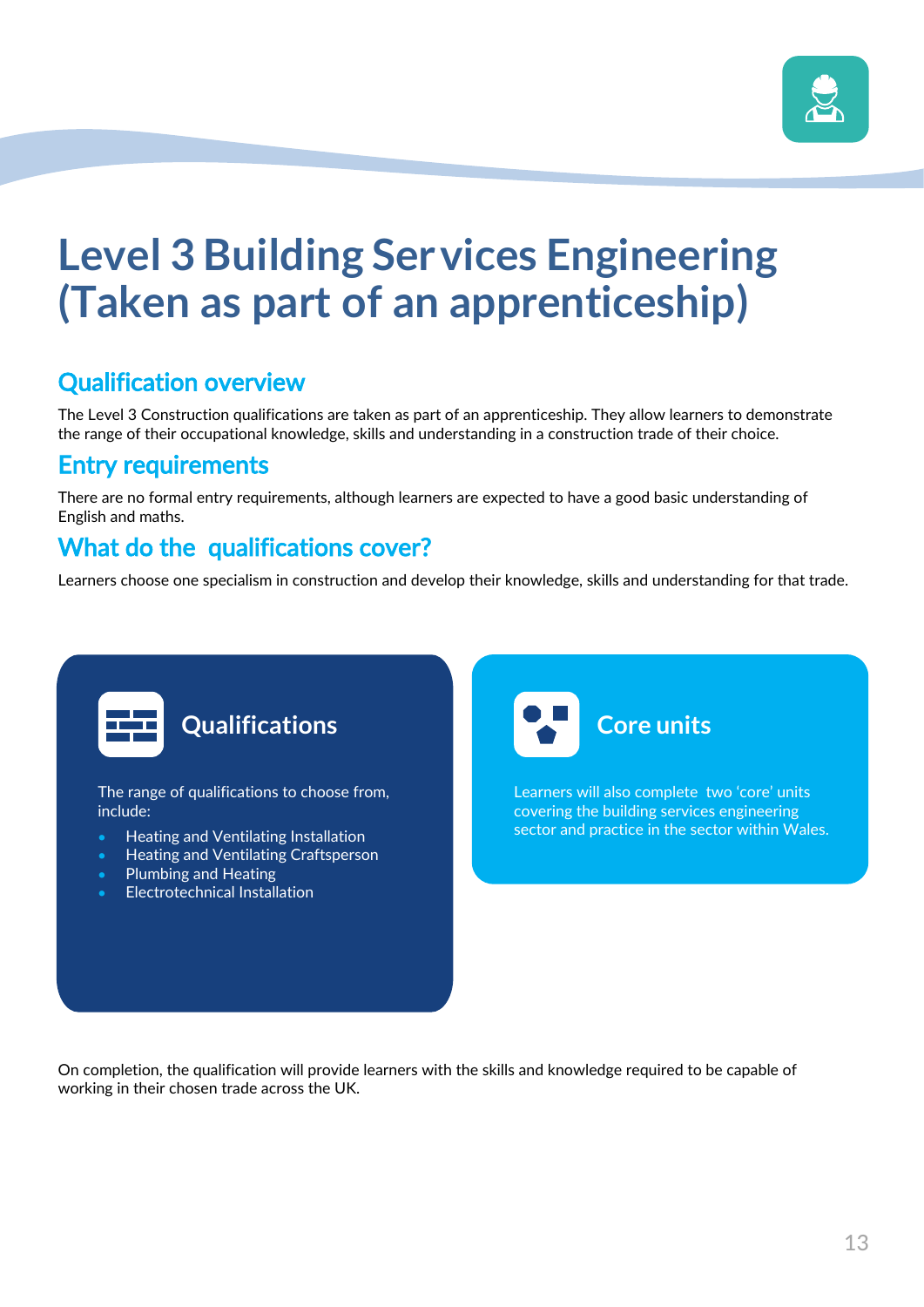$\blacksquare$ 

### **The qualifications - and related site cards**

| <b>Qualification</b>                                                                                                                                                                                                                                                                                                                                                                                                                                 | <b>Relevant card(s)</b>                                                                                                                                                                                                                                                                                                                                                                                                                                                                    |
|------------------------------------------------------------------------------------------------------------------------------------------------------------------------------------------------------------------------------------------------------------------------------------------------------------------------------------------------------------------------------------------------------------------------------------------------------|--------------------------------------------------------------------------------------------------------------------------------------------------------------------------------------------------------------------------------------------------------------------------------------------------------------------------------------------------------------------------------------------------------------------------------------------------------------------------------------------|
| City & Guilds Core in Construction and Building<br>Services Engineering (Level 2) with one of the<br>following trade experiences:<br>Working with brick, block and stone<br>Wood occupations<br>$\bullet$<br>Plastering and interior systems<br>$\bullet$<br>Decorative finishing and industrial painting<br>$\bullet$<br>occupations<br>Roofing occupations<br>Construction and civil engineering operations<br>$\bullet$<br>Wall and floor tiling. | Learners who undertake one of these trade<br>experiences when registered on this qualification as<br>part of an apprenticeship framework will be able to<br>achieve a CSCS Apprentice card (subject to<br>successful completion of the CITB HS&E test or<br>approved equivalent).                                                                                                                                                                                                          |
| City & Guilds Progression in Construction (Level 2)                                                                                                                                                                                                                                                                                                                                                                                                  | Once registered on this qualification, learners will be<br>able to achieve a CSCS Industry Placement Card<br>(subject to successful completion of the CITB HS&E<br>test or approved equivalent).                                                                                                                                                                                                                                                                                           |
| City & Guilds Construction (Level 3) -<br>Architectural Joinery                                                                                                                                                                                                                                                                                                                                                                                      | Learners taking this qualification while registered on<br>an apprenticeship will be able to apply for a CSCS<br>Apprentice card.<br>Learners taking this qualification without being<br>registered on an apprenticeship will be able to apply<br>for a CSCS Trainee card (subject to successful<br>completion of the CITB HS&E test or approved<br>equivalent).<br>Following successful completion of the qualification,<br>learners will be able to obtain a CSCS Advanced<br>Craft card. |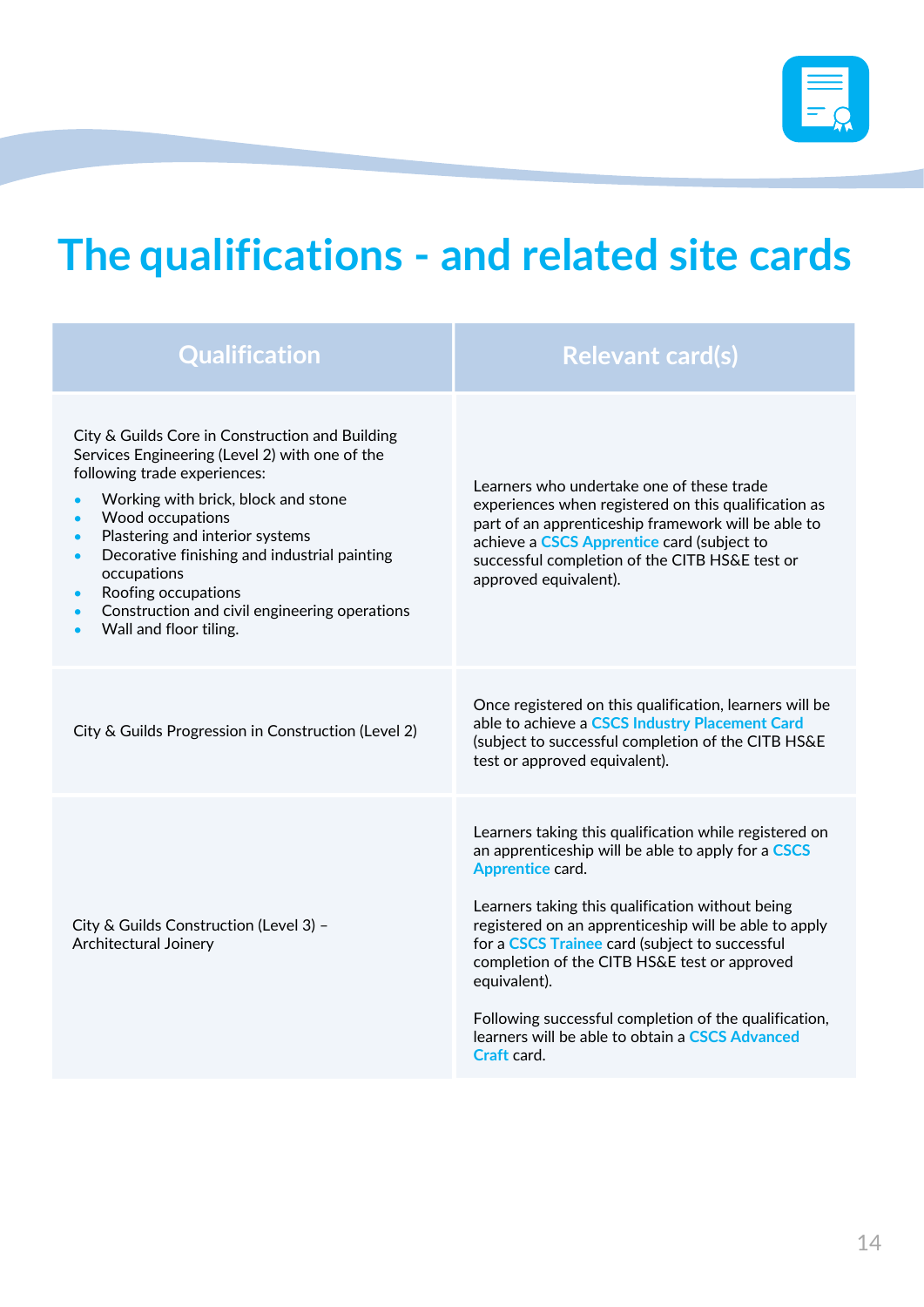

| <b>Qualification</b>                                                   | <b>Relevant card(s)</b>                                                                                                                                                                                                                                                                                                                                                                                                                                                                 |
|------------------------------------------------------------------------|-----------------------------------------------------------------------------------------------------------------------------------------------------------------------------------------------------------------------------------------------------------------------------------------------------------------------------------------------------------------------------------------------------------------------------------------------------------------------------------------|
| City & Guilds Construction (Level 3) - Site Carpentry                  | Learners taking this qualification while registered<br>on an apprenticeship will be able to obtain a CSCS<br>Apprentice card.<br>Learners taking this qualification without being<br>registered on an apprenticeship will be able to<br>apply for a CSCS Trainee card (subject to<br>successful completion of the CITB HS&E test or<br>approved equivalent).<br>Following successful completion of the<br>qualification, learners will be able to obtain a CSCS<br>Advanced Craft card. |
| City & Guilds Construction (Level 3) -<br><b>Timber Frame Erection</b> | Learners taking this qualification while registered<br>on an apprenticeship will be able to obtain a CSCS<br>Apprentice card.<br>Learners taking this qualification without being<br>registered on an apprenticeship will be able to<br>apply for a CSCS Trainee card (subject to<br>successful completion of the CITB HS&E test or<br>approved equivalent).<br>Following successful completion of the<br>qualification, learners will be able to obtain a CSCS<br>Advanced Craft card. |
| City & Guilds Construction (Level 3) - Bricklaying                     | Learners taking this qualification while registered<br>on an apprenticeship will be able to obtain a CSCS<br>Apprentice card.<br>Learners taking this qualification without being<br>registered on an apprenticeship will be able to<br>apply for a CSCS Trainee card (subject to<br>successful completion of the CITB HS&E test or<br>approved equivalent).<br>Following successful completion of the<br>qualification, learners will be able to obtain a CSCS<br>Advanced Craft card. |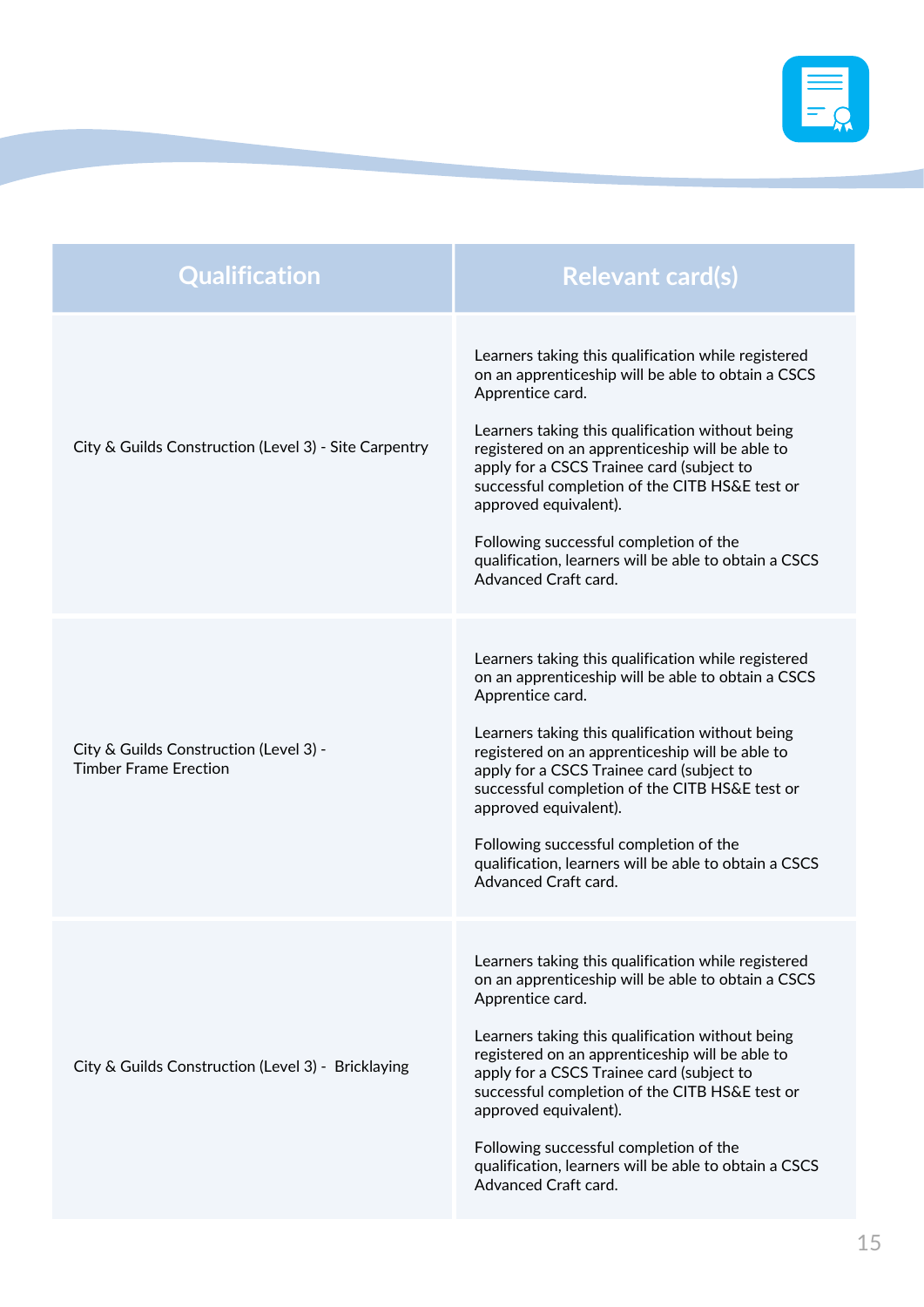

| <b>Qualification</b>                                                     | <b>Relevant card(s)</b>                                                                                                                                                                                                                                                                                                                                                                                                                                                                 |
|--------------------------------------------------------------------------|-----------------------------------------------------------------------------------------------------------------------------------------------------------------------------------------------------------------------------------------------------------------------------------------------------------------------------------------------------------------------------------------------------------------------------------------------------------------------------------------|
| City & Guilds Construction (Level 3) -<br><b>Painting and Decorating</b> | Learners taking this qualification while registered<br>on an apprenticeship will be able to obtain a CSCS<br>Apprentice card.<br>Learners taking this qualification without being<br>registered on an apprenticeship will be able to<br>apply for a CSCS Trainee card (subject to<br>successful completion of the CITB HS&E test or<br>approved equivalent).<br>Following successful completion of the<br>qualification, learners will be able to obtain a CSCS<br>Advanced Craft card. |
| City & Guilds Construction (Level 3) -<br><b>Solid Plastering</b>        | Learners taking this qualification while registered<br>on an apprenticeship will be able to obtain a CSCS<br>Apprentice card.<br>Learners taking this qualification without being<br>registered on an apprenticeship will be able to<br>apply for a CSCS Trainee card (subject to<br>successful completion of the CITB HS&E test or<br>approved equivalent).<br>Following successful completion of the<br>qualification, learners will be able to obtain a CSCS<br>Advanced Craft card. |
| City & Guilds Construction (Level 3) -<br><b>Wall and Floor Tiling</b>   | Learners taking this qualification while registered<br>on an apprenticeship will be able to obtain a CSCS<br>Apprentice card.<br>Learners taking this qualification without being<br>registered on an apprenticeship will be able to<br>apply for a CSCS Trainee card (subject to<br>successful completion of the CITB HS&E test or<br>approved equivalent).<br>Following successful completion of the<br>qualification, learners will be able to obtain a CSCS<br>Advanced Craft card. |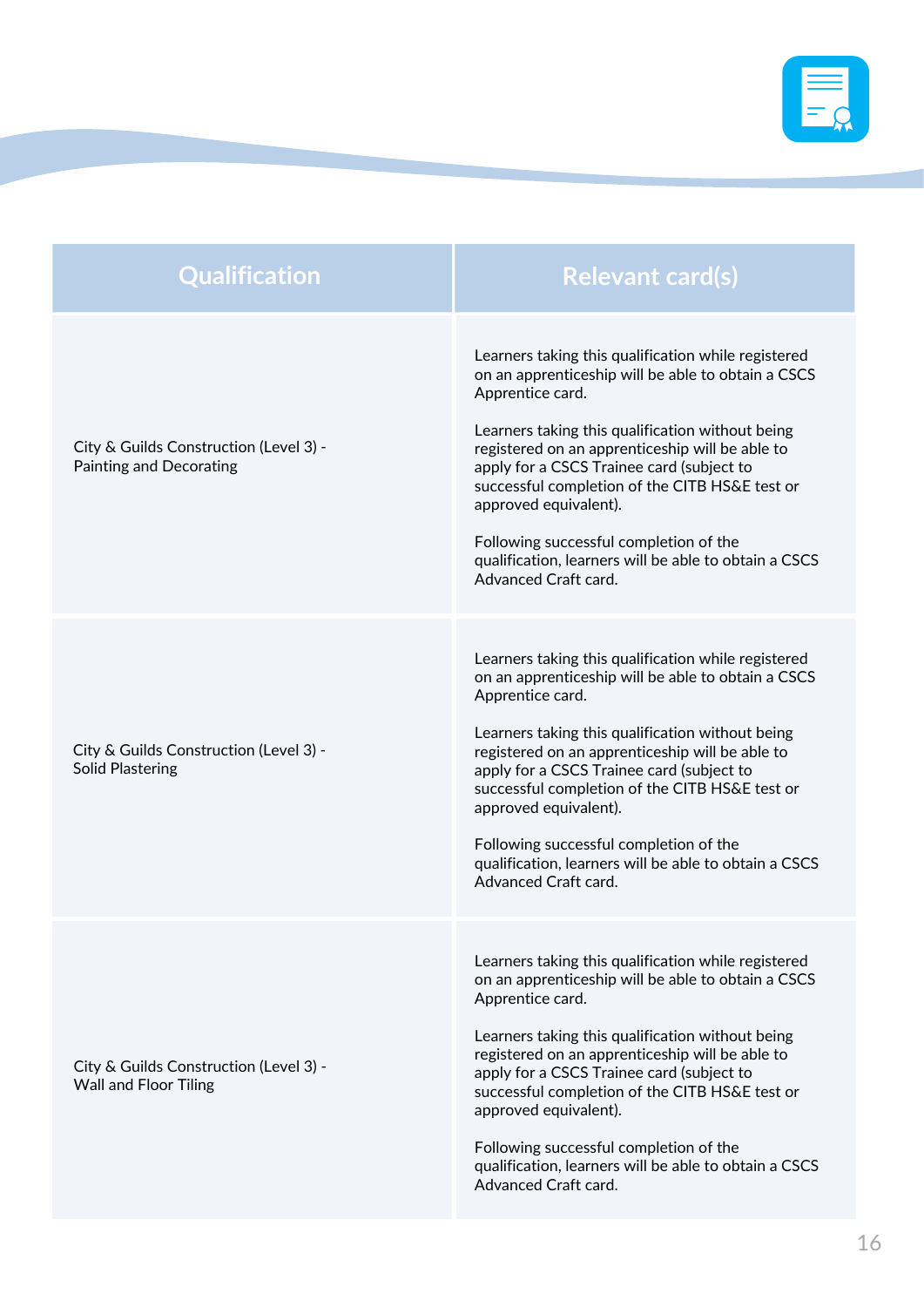

| Qualification                                                                  | <b>Relevant card(s)</b>                                                                                                                                                                                                                                                                                                                                                                                                                                                                        |
|--------------------------------------------------------------------------------|------------------------------------------------------------------------------------------------------------------------------------------------------------------------------------------------------------------------------------------------------------------------------------------------------------------------------------------------------------------------------------------------------------------------------------------------------------------------------------------------|
| City & Guilds Construction (Level 3) -<br>Dry Lining                           | Learners taking this qualification while registered<br>on an apprenticeship will be able to obtain a CSCS<br>Apprentice card.<br>Learners taking this qualification without being<br>registered on an apprenticeship will be able to<br>apply for a CSCS Trainee card (subject to<br>successful completion of the CITB HS&E test or<br>approved equivalent).<br>Following successful completion of the<br>qualification, learners will be able to obtain a<br><b>CSCS Skilled Worker card.</b> |
| City & Guilds Construction (Level 3) -<br><b>Civil Operations: Groundworks</b> | Learners taking this qualification while registered<br>on an apprenticeship will be able to obtain a CSCS<br>Apprentice card.<br>Learners taking this qualification without being<br>registered on an apprenticeship will be able to<br>apply for a CSCS Trainee card (subject to<br>successful completion of the CITB HS&E test or<br>approved equivalent).<br>Following successful completion of the<br>qualification, learners will be able to obtain a<br><b>CSCS Skilled Worker card.</b> |
| City & Guilds Construction (Level 3) -<br>Roof Slating and Tiling              | Learners taking this qualification while registered<br>on an apprenticeship will be able to obtain a CSCS<br>Apprentice card.<br>Learners taking this qualification without being<br>registered on an apprenticeship will be able to<br>apply for a CSCS Trainee card (subject to<br>successful completion of the CITB HS&E test or<br>approved equivalent).<br>Following successful completion of the<br>qualification, learners will be able to obtain a<br>CSCS Skilled Worker card.        |